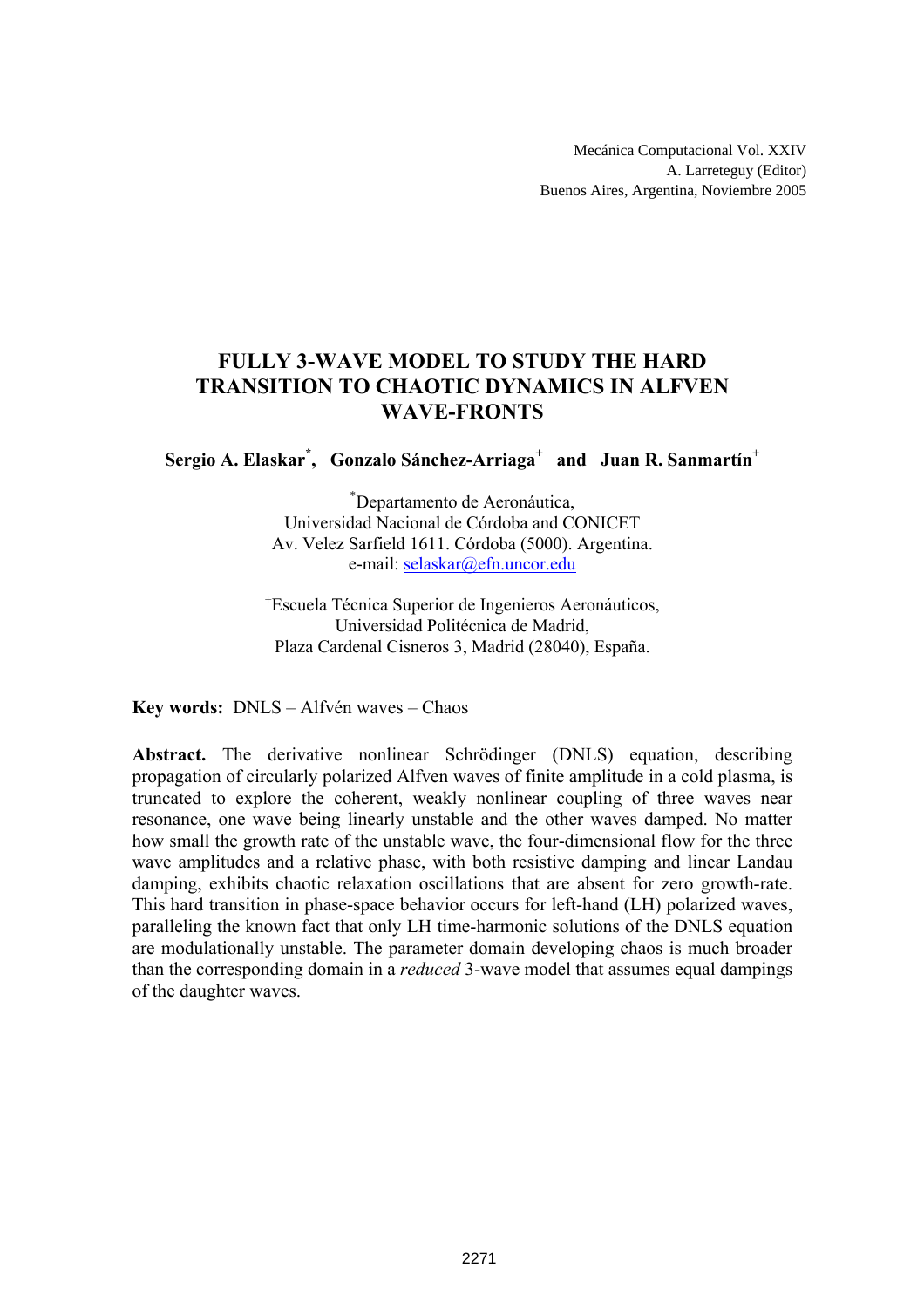### **I. Introduction**

Nonlinear Alfven-wave interactions are ubiquitous in astrophysical and space plasmas. Strong nonlinear Alfven-wave effects are known to be described by the derivative nonlinear Schrödinger (DNLS) equation,<sup>1</sup> which admits soliton solutions<sup>2</sup> and has proved amenable to the inverse scattering method for obtaining general solutions<sup>3</sup>. A variety of behaviors allowed by the DNLS equation and its modifications have been analyzed<sup>4</sup>. The DNLS equation has been discussed in relation to nonlinear MHD waves observed in the Earth's bow shock<sup>5</sup>.

 A recent truncation of the DNLS equation was used to describe weakly nonlinear dynamics through the local coherent coupling of three waves near resonance (3WRI), wave 1 being linearly unstable and waves 2 and 3 equally damped (*reduced* 3WRI)<sup>6</sup>. This results in a three-dimensional (3D) flow of two wave amplitudes and one relative phase. Circular left-hand (LH) polarized Alfven waves exhibited a hard transition to complex phase-space dynamics: no matter how small the growth rate  $\Gamma > 0$  of wave 1, there exists a fully developed attractor that is absent at  $\Gamma \leq 0$ , and is chaotic for some parametric domain. No such transition was found for right-hand polarization, paralleling the known fact that only LH time harmonic solutions of the DNLS equation are modulationally unstable<sup>2</sup>.

 In the foreshocks of Earth and Jupiter, the Alfven wave instability arises upstream from kinetic effects in ion distribution functions. A recent space example of Alfven wavefront involves orbiting conductive tethers, which, if in electrical contact with the ionosphere, radiate charge-carrying Alfven waves that close the current circuit in the ionosphere<sup>7, 8</sup>. Nonlinear effects at the near wavefront might be affected by the magnetic self-field generated by the very current of the tether<sup>9</sup>. In a possible tether experiment, a growth rate  $\Gamma$  could be attained by modulating the current in the tether, and thus the background magnetic field; this would excite an Alfven wave at frequency one-half the modulation frequency through certain parametric instability<sup>10</sup>.

 Here we consider the *fully* 3-wave model (different dampings, 4D flow). To keep the dimension of parameter space low we explicitly consider either resistive or linear Landau damping, for which the damping ratio for waves 2 and 3 is simply related to the respective wavenumber ratio. We want to ascertain, first, whether gross features in dynamical behavior found in the 3D flow are structurally stable (this being important because a 3WRI model may fail on a number of conditions it requires), and secondly, whether the domain in parameter space exhibiting complex dynamic behavior, and particularly chaotic behavior, is broader than in the 3D case, for which such domain is quite narrow. We will again consider the limit  $\Gamma \rightarrow 0^+$ .

 In an early analysis, Ghosh and Papadopoulos found numerically no chaos in a *reduced* 3WRI truncation of the DNLS equation<sup>11</sup>. We note however that only RH polarization was discussed; also, the wavenumber ratio for waves 2 and 3 considered in Ref.12 was about unity, a case for which we did not find complex behavior with LH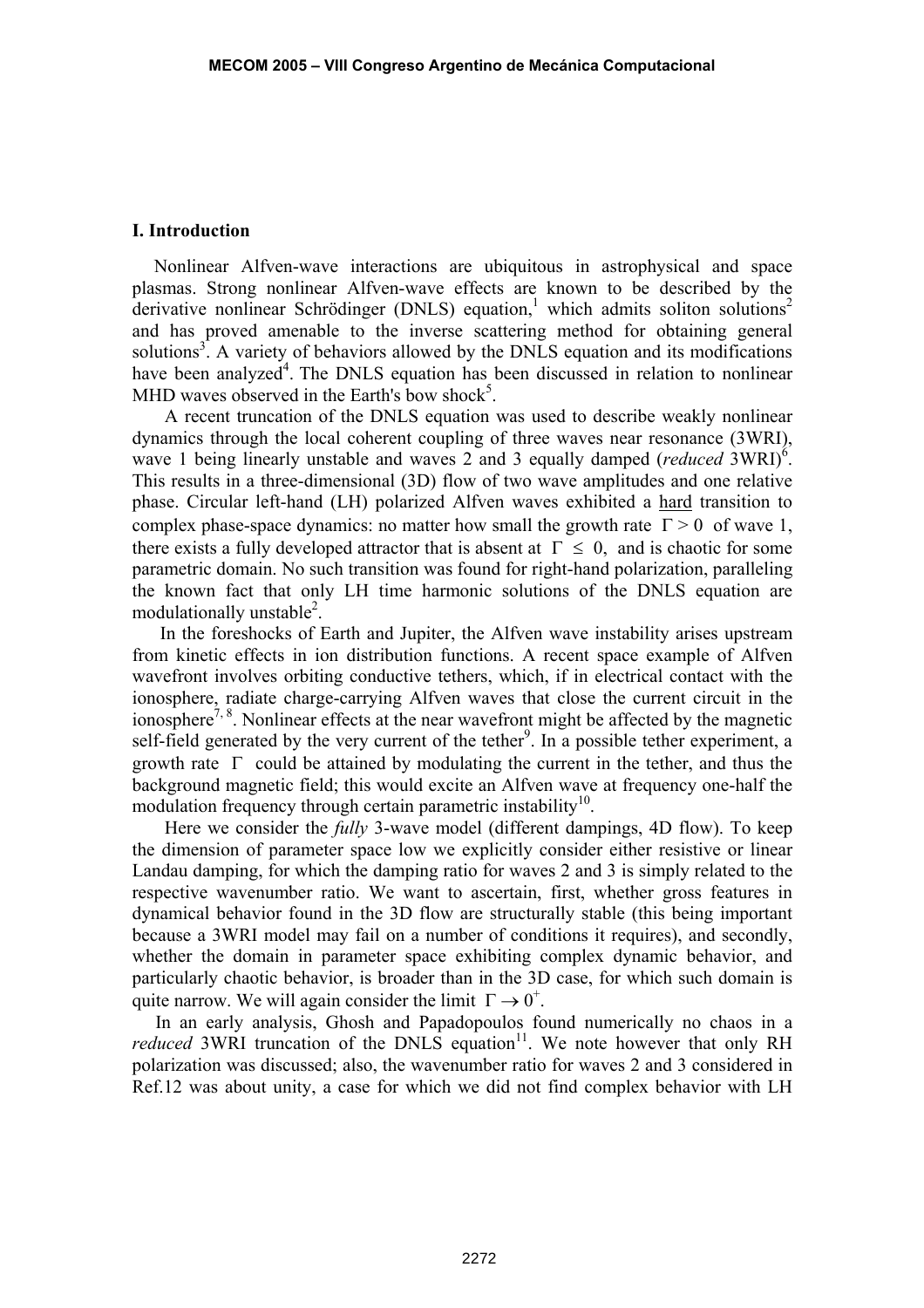polarization either. A hard transition such as discussed in Ref.6 and analyzed in the present work has been found in systems other than the DNLS equation<sup>12, 13</sup>.

#### **II. Fully 3-wave truncation of the DNLS equation**

The derivative nonlinear Schrödinger equation describes the evolution of circularly polarized Alfven waves of finite amplitude propagating along an unperturbed uniform magnetic field in a cold, homogeneous and lossless plasma, using a two-fluid, quasineutral approximation with electron inertia and current displacement neglected. Taking the unperturbed magnetic field  $B_0$  in the *z* direction, the DNLS equation reads<sup>1-4</sup>

$$
\frac{\partial \phi}{\partial t} + \frac{\partial \phi}{\partial z} \pm \frac{i}{2} \frac{\partial^2 \phi}{\partial z^2} + \frac{\partial}{\partial z} \left( \phi \frac{|\phi|^2}{4} \right) + \hat{\gamma} \phi = 0, \qquad (1)
$$

where φ, *t* and *z* are dimensionless perturbed field and variables,

$$
\phi = \frac{B_x \pm i B_y}{B_0}, \quad \omega_{ci} \, t \to t, \quad \frac{\omega_{ci}}{V_A} z \to z,\tag{2}
$$

 $\omega_{ci}$  is the ion cyclotron frequency and  $V_A$  is the Alfvén velocity. The upper (lower) sign in Eqs. (1) and (2) corresponds to a LH (RH) circularly polarized wave propagating in the *z* direction; we will later discuss the (growth/damping) linear operator  $\hat{\gamma}^{14}$ . Equation (1) is derived under the following ordering scheme for perturbed quantities,  $v_z/V_A \sim \Delta n/n_0 \sim (B_x/B_0)^2 \sim (B_x/B_0)^2$  (*n* and  $v_z$  are plasma density and velocity along the *z*-axis).

To study weakly nonlinear interactions, we consider an approximate solution of Eq.(1) consisting of three traveling waves satisfying a resonance condition  $2k_1 = k_2 + k_3$ 

$$
\phi = 2\sum_{j=1}^{j=3} a_j(t) \exp[i\psi_j(t)] \times \exp[i(k_j z - \omega_j t)], \qquad (3)
$$

with both  $a_i$ ,  $\psi_i$  (in the complex amplitude) real. Wave number and frequency of modes are related by the linear (lossless) dispersion relation for circularly polarized Alfven waves at low wave number, as represented by the first three terms in (1),  $\omega_j = k_j \mp k_j^2/2$ .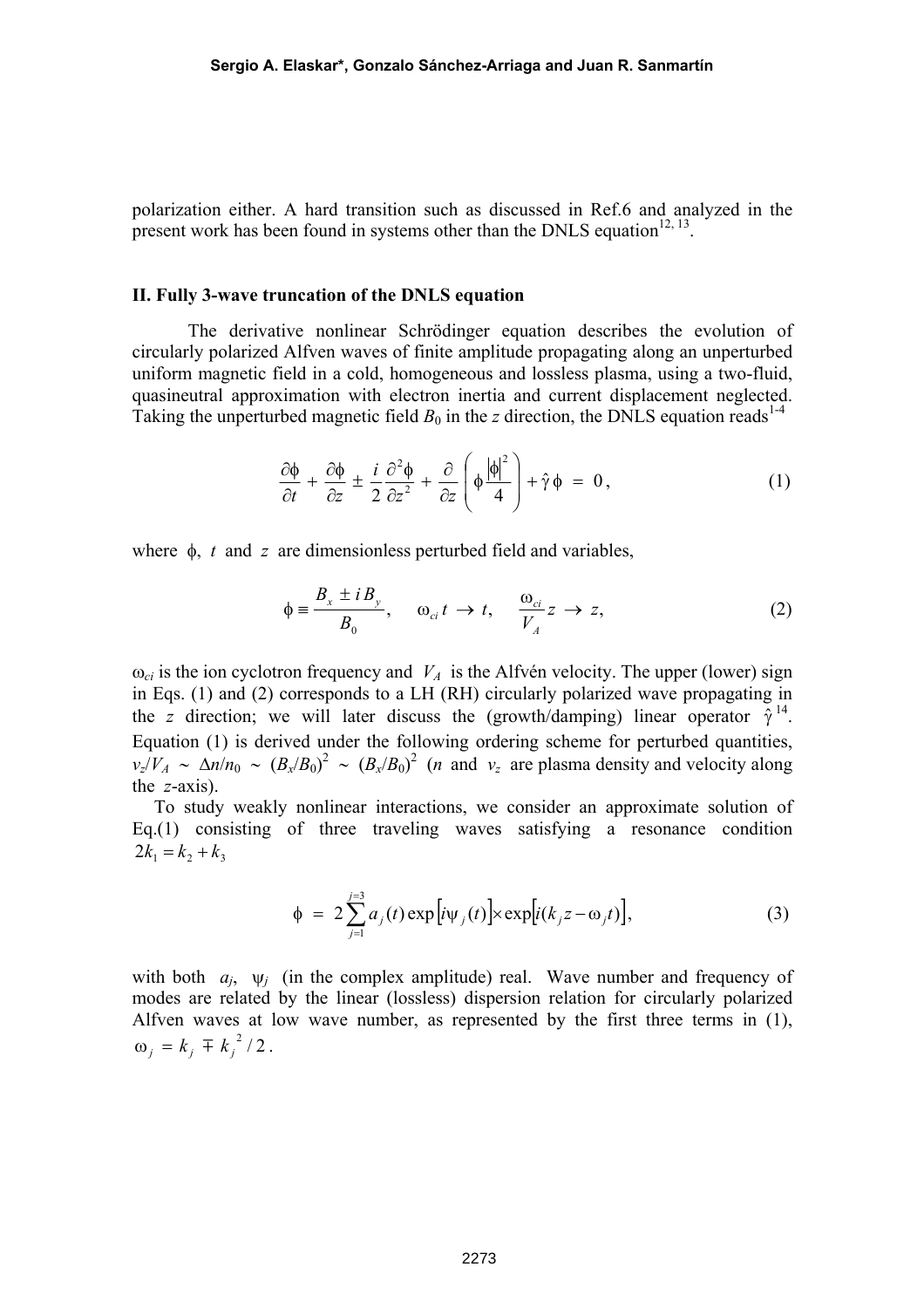Both the growth/damping and the nonlinear term in (1) make  $a_i$  and  $\psi_i$  vary slowly in time. Introducing (3) in Eq.(1) and neglecting all components other than  $k_1$ ,  $k_2$  and  $k_3$  we arrive at four real equations,

$$
a_1 = -\gamma_1 a_1 - (k_2 + k_3) a_1 a_2 a_3 \sin \beta \tag{4a}
$$

$$
a_2 = -\gamma_2 a_2 + k_2 a_1^2 a_3 \sin \beta \tag{4b}
$$

$$
a_3 = -\gamma_3 a_3 + k_3 a_1^2 a_2 \sin \beta \tag{4c}
$$

$$
\dot{\beta} = v + \left[ a_1^2 \left( k_2 \frac{a_3}{a_2} + k_3 \frac{a_2}{a_3} \right) - 2(k_2 + k_3) a_2 a_3 \right] \cos \beta - k_2 \left[ a_1^2 - a_2^2 \right] - k_3 \left[ a_1^2 - a_3^2 \right] \tag{4d}
$$

where  $\beta = \pi + vt + \psi_1 + \psi_3 - 2\psi_1$ . Note that the frequency mismatch  $v = 2\omega_1 - \omega_2 - \omega_3$  is positive and negative for LH and RH polarization respectively. One readily finds in dimensional form,

$$
v \approx \pm \frac{\omega_1^2}{\omega_{ci}} \left(\frac{k_3 - k_2}{k_3 + k_2}\right)^2, \tag{5}
$$

with  $\omega_1 \approx V_a k_1$ . The sign difference leads to fundamentally different dynamics for the two polarizations; in what follows we will only consider LH polarization, corresponding to positive ν.

In Eqs.(4a-d) we now set

$$
a_1^2 \rightarrow \frac{a_1^2}{\sqrt{k_2 k_3}}
$$
,  $a_2^2 \rightarrow \frac{a_2^2}{k_2 + k_3} \sqrt{\frac{k_2}{k_3}}$ ,  $a_3^2 \rightarrow \frac{a_3^2}{k_2 + k_3} \sqrt{\frac{k_3}{k_2}}$ ,

write  $\gamma_1 = -\Gamma < 0$ , assume  $\gamma_2 < \gamma_3$ , and introduce a new variable,

$$
r \equiv a_3 / a_2,
$$

to replace *a*3. We will consider two physical models of damping. For near-parallel propagation at angle  $\theta \ll \sqrt{2} \sqrt{\omega/\omega_{ci}}$  and non-vanishing electron temperature, linear Landau damping yields  $\gamma \propto k$  and  $\gamma_2/\gamma_3 = k_2/k_3 \equiv \kappa < 1$ . If damping is resistive one has  $\gamma \propto k^2$  and  $\gamma_2/\gamma_3 = \kappa^2 < 1$  again. We then find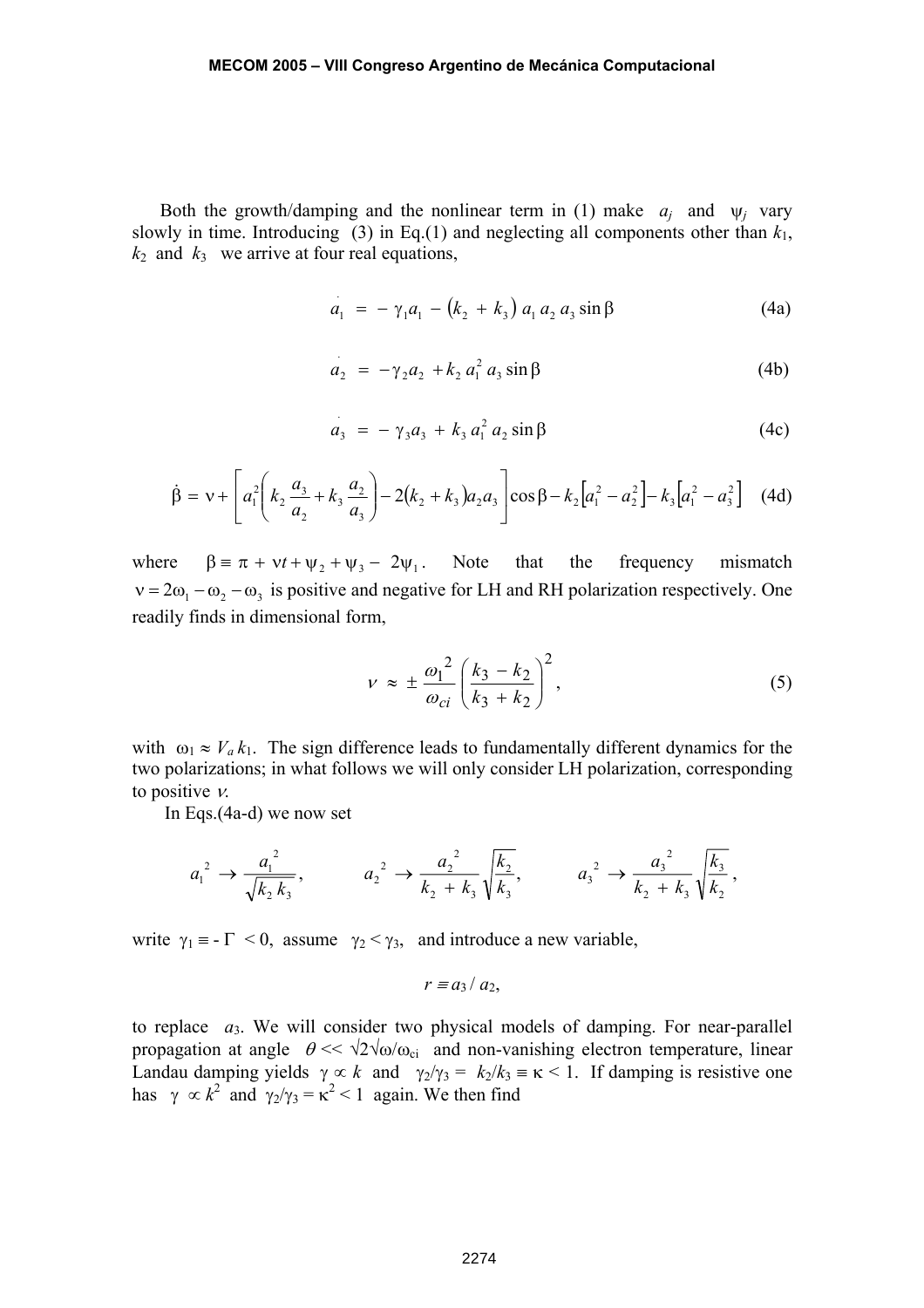$$
\dot{a}_1 = \Gamma a_1 - r a_1 a_2^2 \sin \beta, \tag{6a}
$$

$$
\dot{a}_2 = -\gamma_2 a_2 + r a_1^2 a_2 \sin \beta, \tag{6b}
$$

$$
\dot{r} = -(\gamma_3 - \gamma_2) r + (1 - r^2) a_1^2 \sin \beta, \tag{6c}
$$

$$
\dot{\beta} = v - 2 a_1^2 \left( \overline{V} - \frac{1+r^2}{2r} \cos \beta \right) - 2 r a_2^2 c \cos \beta + \frac{a_2^2}{2 \overline{V}} \left( \kappa + \frac{r^2}{\kappa} \right), \qquad (6d)
$$

where

$$
\overline{V} = \frac{1+\kappa}{2\sqrt{\kappa}} > 1, \qquad (\kappa = k_2/k_3 < 1). \tag{7}
$$

 A trivial result from (6a-d) concerns the flow divergence in the 4D phase-space, reading

$$
\frac{\partial}{\partial a_1^2} \frac{d a_1^2}{dt} + \frac{\partial}{\partial a_2^2} \frac{d a_2^2}{dt} + \frac{\partial}{\partial a_3^2} \frac{d a_3^2}{dt} + \frac{\partial}{\partial \beta} \frac{d \beta}{dt} = 2(\Gamma - \gamma_2 - \gamma_3). \tag{8}
$$

Nonlinear conservative coupling naturally preserves volume. For  $\Gamma < \gamma_2 + \gamma_3$ , as assumed here, the long-time attractor of the system will be a point-set of vanishing 3D volume.

### **III. The** Γ **= 0 attractor**

Equations (6a, b) yield

$$
\frac{d}{dt}\left(a_1^2 + a_2^2\right) = 2\Gamma a_1^2 - 2\gamma a_2^2.
$$
 (9)

For  $\Gamma$  < 0, Eq.(9) proves the equilibrium state  $a_1 = a_2 = 0$  to be a global attractor, since then Eq.(6c) makes  $r \to 0$ . For  $\Gamma > 0$ , however, that equilibrium is unstable. Consider then, first, the long-time attractor of system (6a-d) at Γ *=* 0. Note that the entire flow is now asymptotic to the surface  $a_2 = 0$ , because  $a_1^2 + a_2^2$  will keep diminishing in Eq.(9) unless  $a_2$  vanishes. Since that surface is invariant, trajectories will be asymptotic to its critical elements with transverse stable manifolds.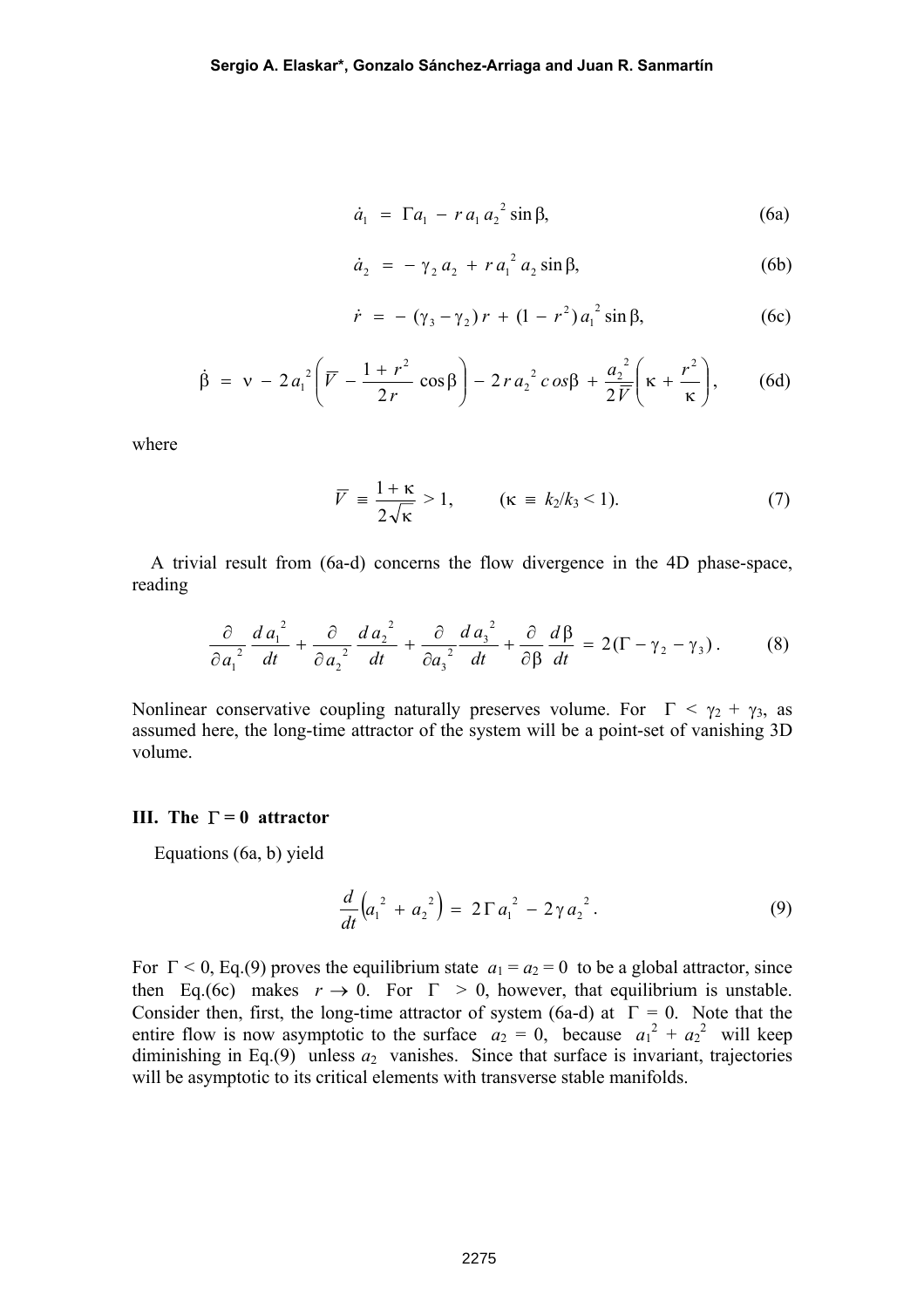Consider next the flow on  $a_2 = 0$ , where  $a_1$  is now constant in (6a). There exists a line of fixed points  $\Lambda$  obtained from (6c, d) and given by

$$
(\gamma_3 - \gamma_2)r = a_1^2 (1 - r^2) \sin \beta, \qquad (10a)
$$

$$
\mathsf{v}r = a_1^2 \Big[ 2\overline{V}r - (1 + r^2)\cos\beta \Big].\tag{10b}
$$

Note that the value  $r = 1$  would require the bracket in (10b) to vanish, which the parameter condition  $\overline{V} > 1$  makes impossible. Line Λ has thus a branch Λ<sub>l</sub> with *r* < 1, and a branch  $\Lambda_h$ , with  $r > 1$ , obtained from  $\Lambda_l$  by setting  $r \to 1/r$ ,  $a_1 \to a_1$ and  $\beta \rightarrow 2\pi - \beta$ . For  $\Lambda_l$ , Eqs.(10a,b) give  $r = 0$ ,  $\beta = \pi/2 + \tan^{-1} \overline{v}$  at  $a_1 = 0$ , with

$$
\overline{v} \equiv \frac{v}{\gamma_3 - \gamma_2} \,. \tag{11}
$$

As  $a_1 \rightarrow \infty$  one finds  $\beta \rightarrow 0$  and

$$
r \to r_{\infty} \equiv \overline{V} - \sqrt{\overline{V}^2 - 1} \equiv \sqrt{\kappa} \ . \tag{12}
$$

Finally, one can show that both *d*β / *dr* and *da*1 / *dr* diverge at certain value *rmax*. We find

$$
r_{\max} = \sqrt{\frac{\overline{V}^2 + \overline{v}^2}{1 + \overline{v}^2}} - \sqrt{\frac{\overline{V}^2 - 1}{1 + \overline{v}^2}},
$$
\n(13)

$$
\frac{a_1^2 (r_{\text{max}})}{v} = \frac{(1 + \overline{v}^2) \overline{V}}{2 \overline{v}^2 (\overline{V}^2 - 1)}, \qquad \beta(r_{\text{max}}) = \tan^{-1} \frac{\overline{v} \sqrt{\overline{V}^2 - 1}}{\sqrt{\overline{V}^2 + \overline{v}^2}}.
$$
 (14a, b)

Both  $a_1$  and  $\beta_l$  are thus double-valued functions of *r* between  $r_\infty$  and  $r_{max}$ . Figure 1 shows the projection of the line of fixed points on the *a*1 - *r* plane for Landau damping and parameter values  $\overline{v} = 1.5$ ,  $\overline{V} = 3/2\sqrt{2}$ . It may be shown that the bracket in Eq.(10b) is positive throughout  $\Lambda_l$  (and  $\Lambda_h$ ); hence,  $\Lambda$  only exists for LH polarization.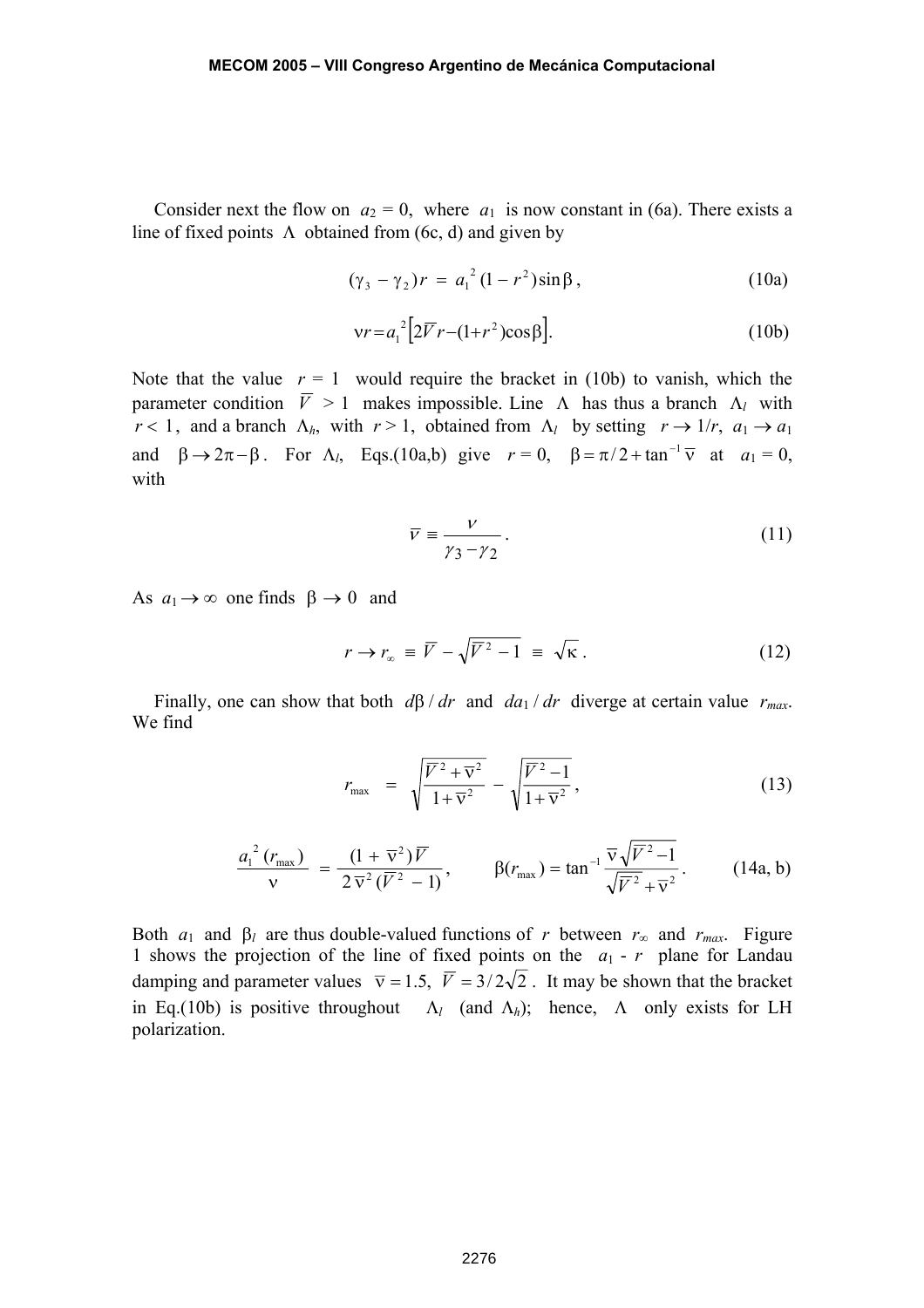

Figure 1. Projection on plane  $r - a_1$  of branches  $\Lambda_l$  and  $\Lambda_h$  of the fixed points line on plane  $a_2 = 0$  at  $\Gamma = 0$ ,  $\gamma_3 / \gamma_2 = 2$  and  $v = 1.5$ .

 Three eigenvalues of the linearized vector field at the fixed points have eigenvectors tangent to the invariant space  $a_2 = 0$ , determining the stability of flow on it,

$$
\lambda_{1,2} = -(\gamma_3 - \gamma_2) \frac{1+r^2}{1-r^2} \mp i \ (v - 2 a_1^2 \ \overline{V}) \ \frac{1-r^2}{1+r^2}, \qquad \lambda_3 = 0, \qquad (15a, b)
$$

with the null value  $\lambda_3$  corresponding to an eigenvector tangent to  $\Lambda$ . The eigenspace associated to  $\lambda_1$  and  $\lambda_2$  is tangent to the invariant plane  $a_1 = constant$  at the respective fixed point; as seen in (15), for flow on the space  $a_2 = 0$ , points on the branch  $\Lambda_l$  are stable and points on  $\Lambda_h$  are unstable. In each plane  $a_1 = a_{10} < a_1(r_{max})$ within the space  $a_2 = 0$  the flow is determined by Eqs.(6c, d), which describe the entire flow in the space  $a_2 = 0$  moving from branch  $\Lambda_h$  to branch  $\Lambda_l$ .

The eigenvalue for stability of  $\Lambda$ -points off the surface  $a_2 = 0$ , which is the factor multiplying  $a_2$  in Eq.(6b),  $\lambda_4 = -\gamma_2 + r a_1^2 \sin\beta$ , can be rewritten using (10a) as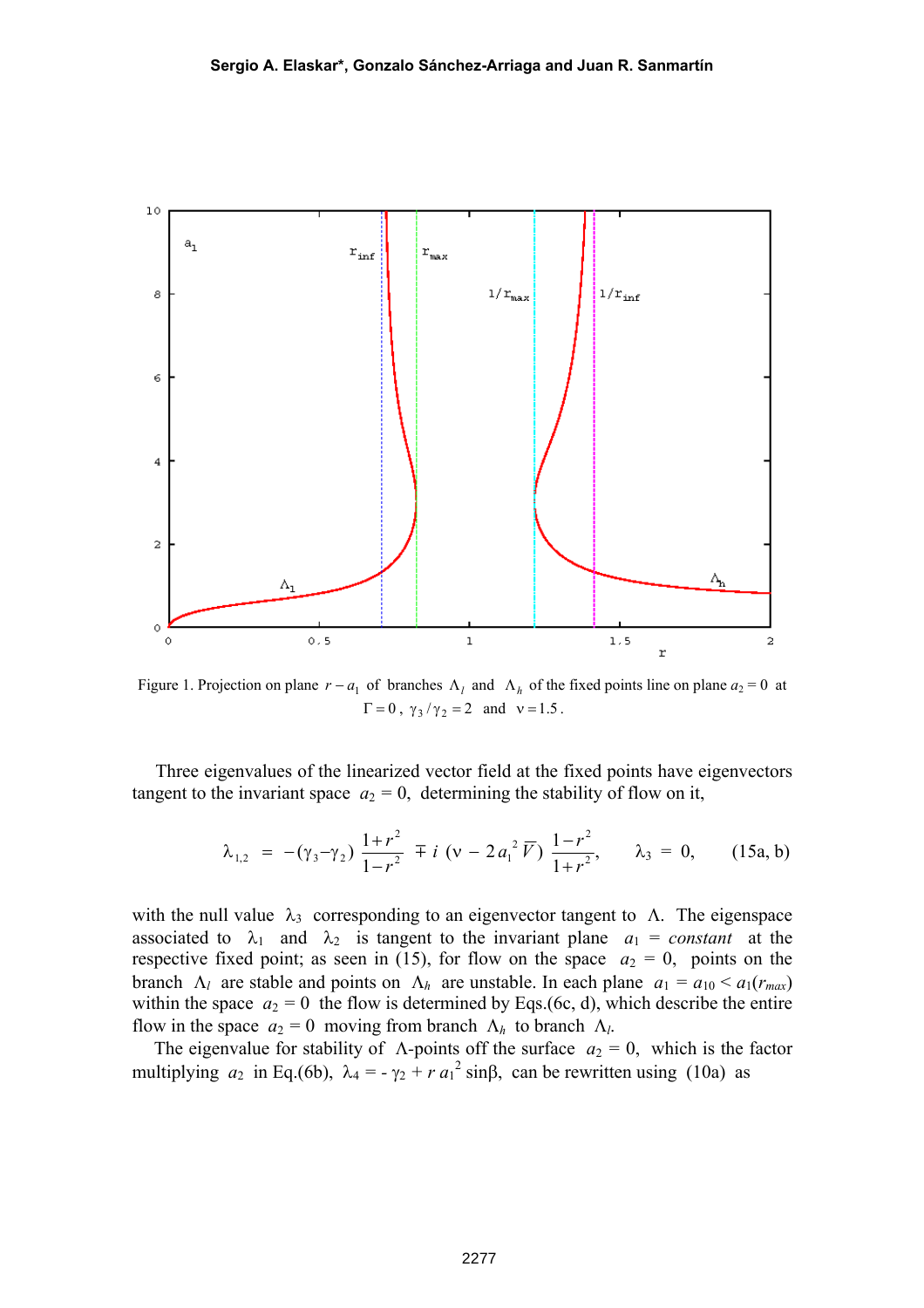$$
\lambda_4 = \frac{\gamma_3 r^2 - \gamma_2}{1 - r^2}.
$$
 (16)

The associated eigenvector is transverse to the surface  $a_2 = 0$  (parallel to the  $a_2$ -axis). Equation (16) shows that for motion off that surface, all points on the  $\Lambda_h$  branch are stable, whereas only those points on the  $\Lambda_l$  branch with

$$
r \, < \, r_0 \, \equiv \, \sqrt{\gamma_2 / \gamma_3} \,, \tag{17}
$$

are stable. Hence, for the flow in the entire 4D space, the stable fixed points of Λare those on the  $r < 1$  branch satisfying condition (17). Since, for both Landau and resistive damping,  $r_0$  in (17) is clearly not greater than  $r_\infty$  in (12), itself less than  $r_{max}$  in (13), there always exists a point  $P_0$  in the arc  $a_1 < a_1(r_{max})$  of  $\Lambda_l$  having  $\lambda_4 = 0$ , whereas no such point exists in the arc above  $P_0$  [i.e.,  $a_1 > a_1(P_0)$ ]. This is opposite the case for 3D, for which either both points or none existed<sup>6</sup>. This will lead to chaos developing over a broader domain in parametric space.

We may then conclude that, for  $\Gamma = 0$ , the attractor of the flow is the  $a_1 < a_1(r_{max})$  $\Lambda_l$ -arc below  $P_0$  in the space  $a_2 = 0$ . Note that  $\Lambda_l$  points above  $P_0$  have an 1D unstable manifold transverse to  $a_2 = 0$ , corresponding to the positive sign of the eigenvalue  $\lambda_4$ . There are thus singular orbits that leave that surface at those points and end on the  $\Lambda_l$ -points below  $P_0$ , all of which have stable manifolds transverse to  $a_2 = 0$ (and lie in the  $r < 1$  domain).

When Γ is made positive, there is just one fixed point *P* which, to lowest order in  $Γ$ , is given by  $a_2^2 = Γ \times a_1^2/\gamma_2$ ,  $r = \sqrt{\gamma_2/\gamma_3}$ , and Eqs. (10a,b), approaching  $P_0$  as Γ → 0. Consider the long-time behavior of the system for Γ very small. Away from the surface  $a_2 = 0$  the flow near a  $\Lambda_l$ -point *M* above  $P_0$  will closely follow a  $\Gamma = 0$ heteroclinic orbit, which will approach back to the surface  $a_2 = 0$ , below  $P_0$ . Because of the term  $\Gamma a_1$ ,  $a_1$  should eventually start growing at rate  $\Gamma$ , keeping close to  $\Lambda_l$ . In terms of the eigenvalue  $\lambda_4$ , Eq.(6b) can be written as  $da_2/dt = \lambda_4 a_2$ ; since  $\lambda_4$  is negative for  $\Lambda$ <sup>*l*</sup>-points below  $P_0$  and positive above, and the  $a_1$ -rise takes times of order 1/Γ,  $a_2$  will become exponentially small (-ln  $a_2 \sim 1/\Gamma$ ). Once  $P_0$  is reached, however,  $a_2$  will start growing; when values  $a_2 \sim \sqrt{\Gamma}$  are attained,  $a_1$  can finally reach a maximum *M*' and the trajectory again start separating from Λ*l*.

In general, a  $\Gamma \rightarrow 0^+$  attractor nested somehow around point  $P_0$  may be described by an exact 1D map representing every maximum of  $a_{1M'}$  in a trajectory within its basin of attraction, versus the preceding maximum  $a_{1M}$ . This map can be determined by a two-step algorithm. In the first step, one numerically follows the heteroclinic orbit from any point *M* above  $P_0$  in  $\Lambda_l$  to a corresponding point *m* below  $P_0$ . The second step is the rise on  $\Lambda_l$  at vanishing rate  $(t \sim 1/\Gamma, \Gamma \rightarrow 0)$  up to the next maximum *M'*,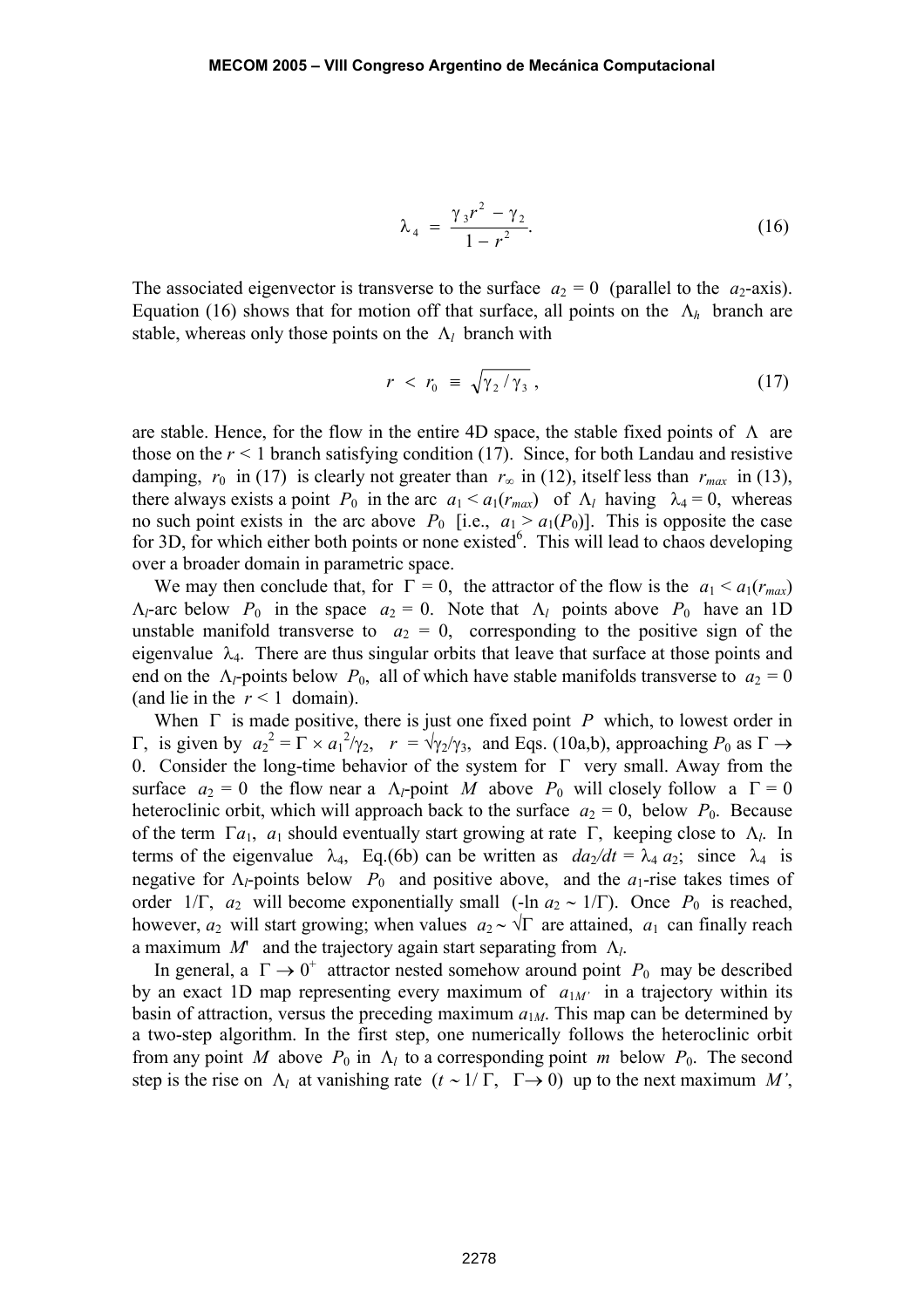which can be determined by noting that, no matter how close the solution to a heteroclinic  $M \to m$  orbit, Eq.(9a) will ultimately read  $da_1/dt = \Gamma a_1$ . With  $\ln(1/a_2)$ small compared with  $1/\Gamma$  at either end, and using  $da_2/dt = \lambda_4 a_2$ , one finally obtains

$$
\gamma_2 \ln \frac{a_{1M'}}{a_{1m}} = \int_{m}^{M'} a_1 r \sin \beta \, da_1 \tag{18}
$$

with β and *r* related to  $a_1$  through Eqs.(10a, b).

## **IV.**  $\Gamma \rightarrow 0^*$  attractors

For  $\Gamma \neq 0$  the fixed point *P* exists only in some domain of parameter space. For Landau damping and Γ small, *P* does exist for

$$
\left(\frac{\nu}{\gamma_2}\right)^2 \ge \frac{1+\kappa}{\kappa} \times \frac{\Gamma}{\gamma_2},\tag{19}
$$

a condition certainly satisfied everywhere for vanishing Γ, a case opposite the 3D flow. Equation (19) can be rewritten, using (5), as

$$
\frac{\omega_{ci}\gamma_2}{\omega_1^2} \le \frac{\sqrt{\kappa}\left(1-\kappa\right)^2}{\left(1+\kappa\right)^{5/2}} \times \sqrt{\frac{\gamma_2}{2\Gamma}}\,. \tag{19'}
$$

Condition (19') with the equal sign is represented in Fig.2 for  $\Gamma/\gamma$ , = 0.001. Note that, because the frequency mismatch vanishes rapidly with  $1 - k_2 / k_3$  in (5),  $\omega_c \gamma_2 / \omega_1^2$  is already small at  $k_2 / k_3 = 0.8$ .

The fixed point  $P$  is given by the following equations:

$$
r_p^2 = \frac{\gamma_2}{\gamma_3}; \qquad a_{1p}^2 = \frac{\gamma_2}{r_p \sin \beta_p}; \qquad a_{2p}^2 = \frac{\Gamma}{r_p \sin \beta_p}
$$
 (20)

$$
\cos[\beta_p - \beta^*] = \frac{2\overline{V}r_p - \frac{1 - r_p^2}{r_p} \frac{k}{2\overline{V}} \frac{\Gamma}{(\gamma_3 - \gamma_2)}}{\Delta},
$$
\n(21)

where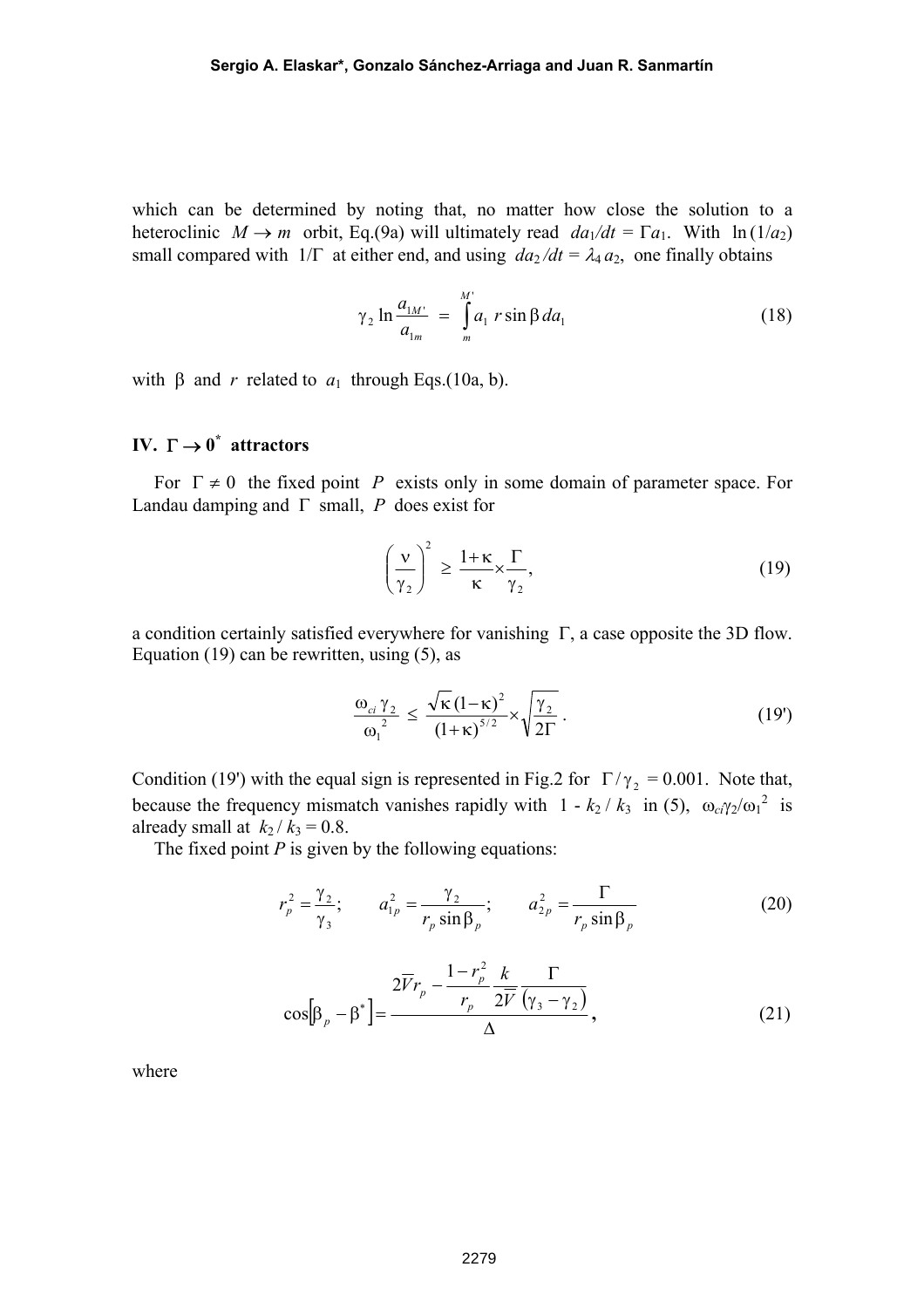$$
\Delta = \sqrt{\frac{v(1 - r_p^2)^2}{(\gamma_3 - \gamma_2)^2} + \left[ (1 + r_p^2) - \frac{2\Gamma(1 - r_p^2)}{\gamma_3 - \gamma_2} \right]^2} ;
$$
 (22)

$$
\beta^* = \sin^{-1} \left[ \frac{\nu (1 - r_p^2)}{\Delta (\gamma_3 - \gamma_2)} \right]; \qquad k = \frac{k_2}{k_3} + r_p^2 \frac{k_3}{k_2} \tag{23}
$$

One can verify that for  $\Gamma = 0$ , the point *P* corresponds to point  $P_0$ , with  $\lambda_3 = \lambda_4 = 0$ .

The stability of *P* is determined by its characteristic equation, which is a fourth order polynomial involving the Jacobian matrix at *P*. The eigenvalues of the matrix are two couples of conjugate complex numbers. One couple,  $\lambda_{1,2}$ , recovers Eq.(15a) as Γ  $\rightarrow$  0, and will have negative real parts. The other couple,  $\lambda_3$  and  $\lambda_4$ , fully vanish in that limit, recovering (15b) and (16), with  $r = r_0$ . The stability of the fixed point *P* depends on this second couple of complex numbers. For Landau damping as assumed, one has  $r_0 = \kappa$ , and the analysis is considerably simplified. We represent the domain of stability of *P* in Fig.2 too.

Figure 3 represents the real part of eigenvalues  $\lambda_3$  and  $\lambda_4$  versus  $\gamma_2 / \gamma_3$  (=  $\kappa$  for the Landau damping case), for  $\Gamma/\gamma$ , = 0.001, and several values of  $v/\gamma$ , with  $\gamma_2$  = 1. We note that instability at a low  $\gamma_2 / \gamma_3$  ratio is present for all  $\nu$ , for some  $\nu$  values, however, there is instability at high  $\gamma$ ,  $\gamma$ , too.

For case  $v = 1.5$  in particular,  $\lambda_3$  and  $\lambda_4$  have zero real part at  $\gamma_2 / \gamma_3 = \kappa \approx 0.24$ and 0.71. The first case corresponds to a value  $\omega_{ci}\gamma_2/\omega_1^2 \approx 0.25$  in Eq.(5). A zoom in of Fig.2 readily verify that the point does lie on curve *B*. The second case corresponds to a value  $\omega_{ci}\gamma_2/\omega_1^2 \approx 0.039$ , which lies very close to the horizontal axis, away from curve *B* and apparently well in the stable domain. A new zoom in of Fig.2, however, shows the interesting result that a very narrow strip, right by the  $\gamma_2 / \gamma_3$  axis, is an instability domain too.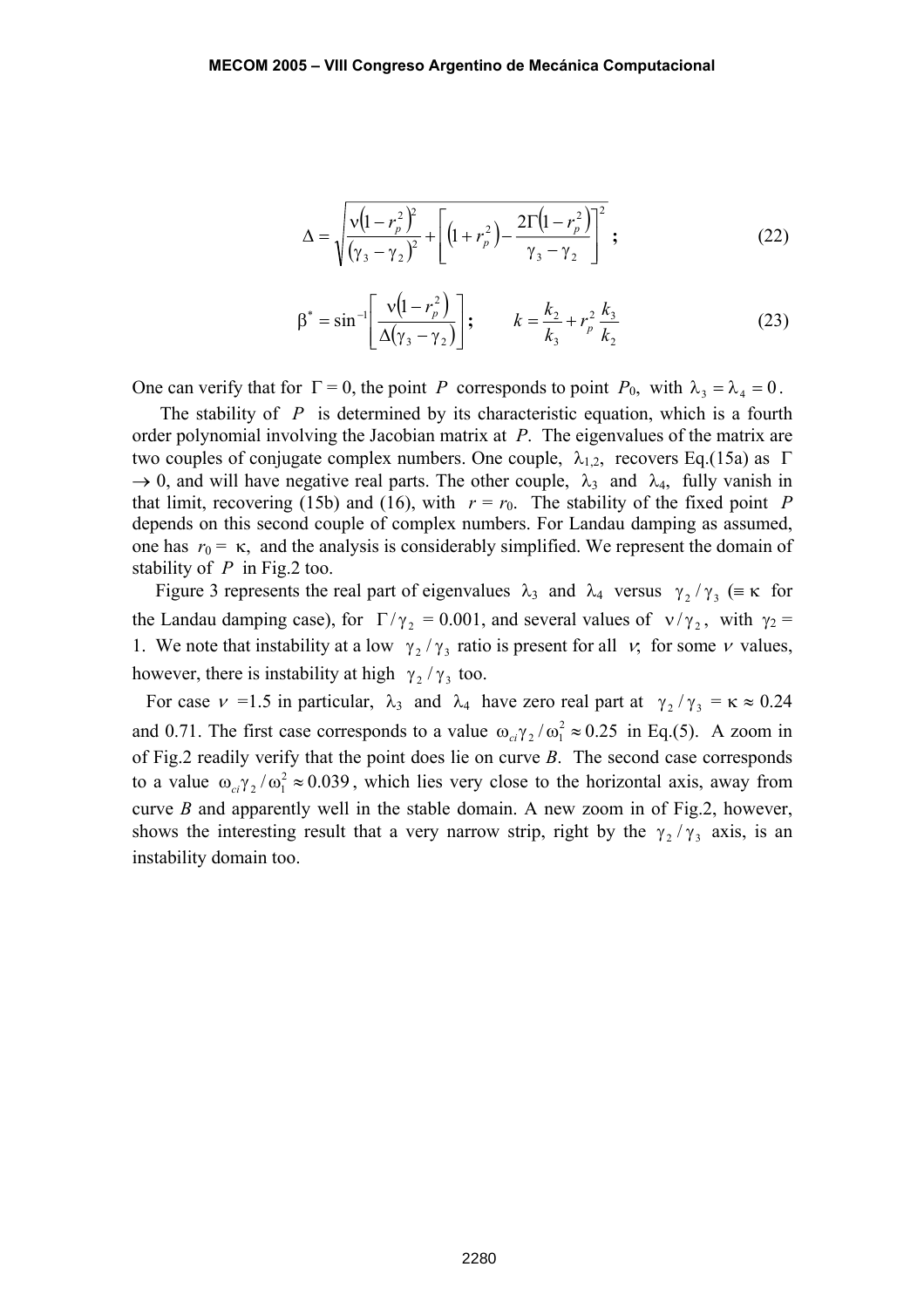

Figure 2: Stability dominion of fixed point *P*.

To study the long time dynamics behavior of the system we utilize numerical integration of the Eqs. (6a-d) using a single step, 8<sup>th</sup> order Runge-Kutta method<sup>15</sup>. For *v*  $= 1.5$  exists two instability zones. The lost of the stability of the fixed point *P* presents two different behaviors in function on  $\gamma_2/\gamma_3$ . We analyze the long-time system attractors for  $\gamma_2/\gamma_3 \ge 0.7$ . The fixed point losses the stability approximately for  $\gamma_2/\gamma_3$ = 0.714285714, then a periodic orbit is born through a Hopf bifurcation. As  $\gamma$ ,  $/\gamma$ , increases, the periodic orbit losses stability. Numerical integration of Eqs. (6a-d) shows a period-doubling cascade reaches to the appearance of a chaotic attractor for, approximately,  $\gamma_2 / \gamma_3 = 0.99960016$ . Figure 4 indicate the projection on space  $\beta - a_2 - a_1$  of the limit cycle and the curve  $\Lambda_i$  for  $\gamma_2/\gamma_3 = 0.99957616$ . In Figure 5 is shown the projection on space  $\beta - r - a_1$  of the 4-periodic orbit for  $\gamma_2/\gamma_3 = 0.999580176$ . The chaotic attractor for  $\gamma_2/\gamma_3 = 0.999655012$  is presented in Figures 6 and 7a,b. The behavior represented in these pictures does not entail in contradiction with Eq. (9), for  $\Gamma \rightarrow 0^+$  the system lounges in the neighborhood of  $\Lambda$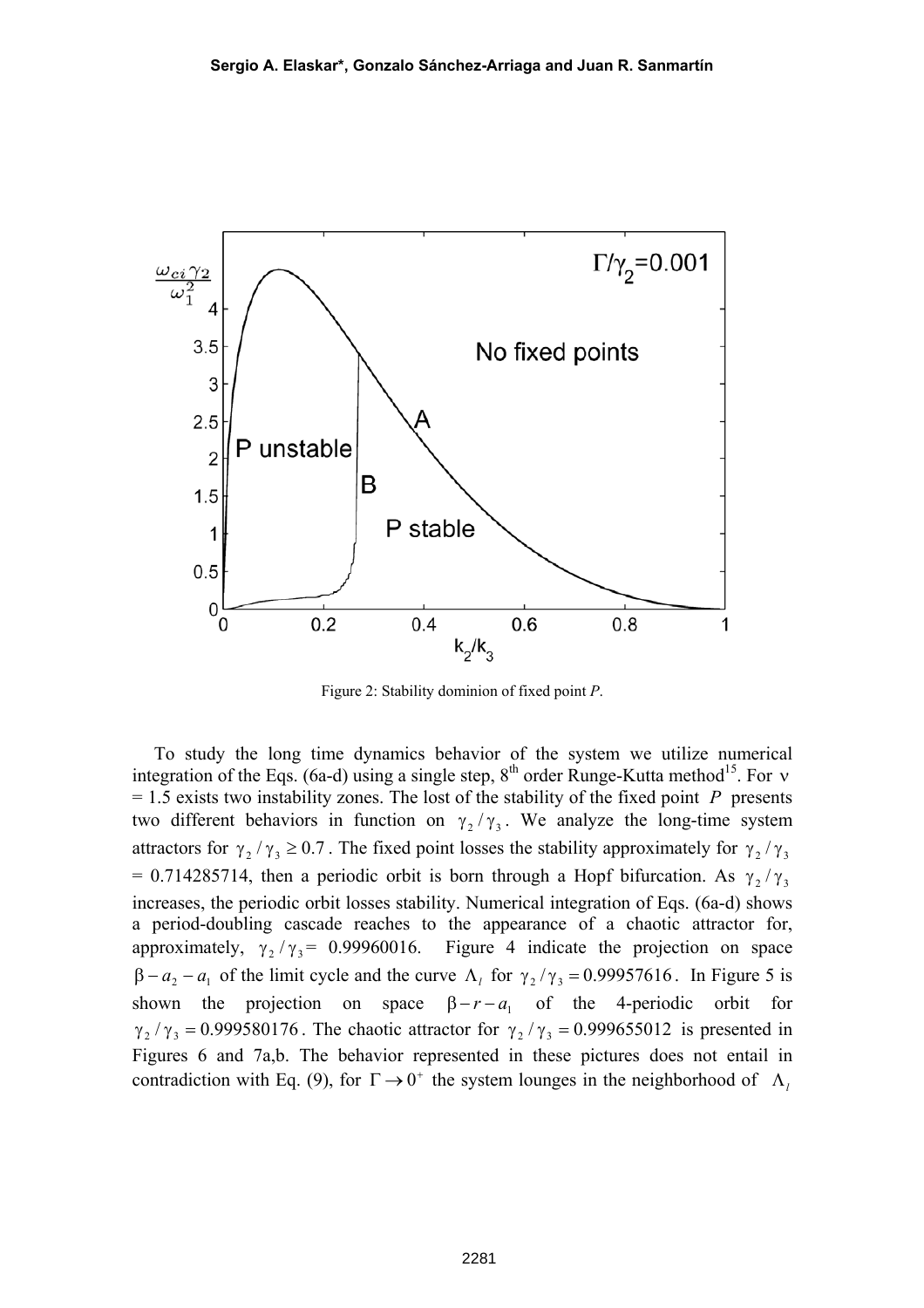for a time of order of  $1/\Gamma$  ( $\dot{a}_1 \approx \Gamma a_1$ ), with  $a_2$  and  $a_3 = r a_2$  exponentially small for the most that time, and  $\Gamma a_1^2 - \gamma_2 a_2^2 - \gamma_3 a_3^2 \approx \Gamma a_1^2$ 2  $3^{\mu_3}$ 2  $\Gamma a_1^2 - \gamma_2 a_2^2 - \gamma_3 a_3^2 \approx \Gamma a_1^2$ .



Figure 3: Stability curves. Real part of the eigenvalues in function of  $\gamma_2/\gamma_3$  for different v. (1)  $v = 0.5 - (2) v = 1.0$ , (3)  $v = 1.5$ , (4)  $v = 2.0 - (5) v = 3.0$ , (6)  $v = 4.0$ 

Figure 7b shows the projection on the  $\beta - a_1$  plane of the chaotic attractor and the lines  $\Lambda_l$ ,  $\Lambda_h$  and  $\Lambda_{3D}$ ; being  $\Lambda_{3D}$  the fixed points corresponding to reduced 3-wave model of the DNLS<sup>6</sup>. Because  $\gamma_2/\gamma_3 = 0.999655012 \approx 1$ , the 4-wave model is, approximately, reduced to 3D-wave model, curves  $\Lambda_l$ ,  $\Lambda_h$  and  $\Lambda_{3D}$  are coincident ( $r \approx 1$ ). For  $0.8 \le r \le 1$  ( $a_2 \approx a_3$ ) the projection on  $\beta - a_1$  of the 4D chaotic attractor shows periodic orbits like to 3D chaotic attractor projection<sup>6</sup>.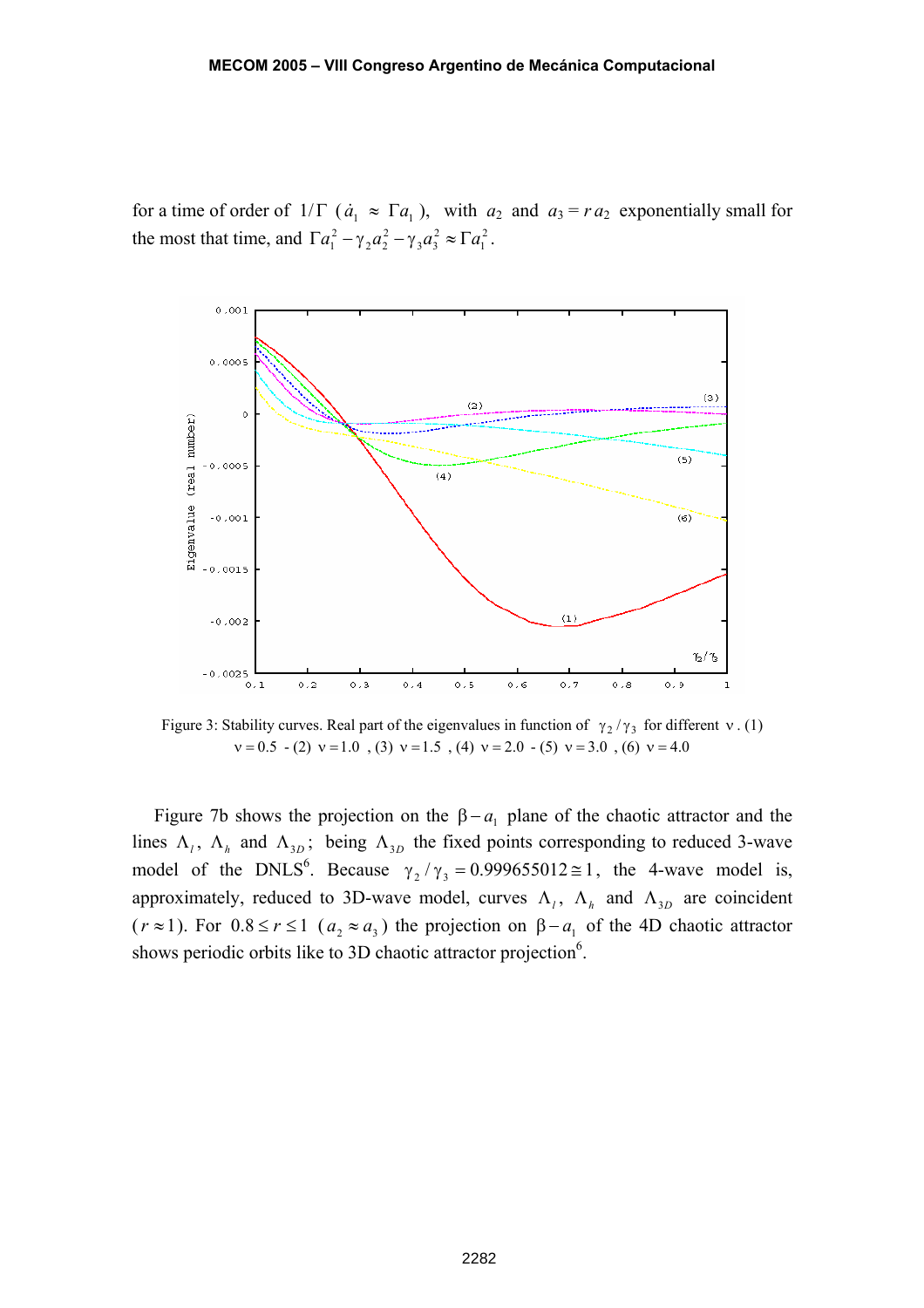

Figure 4. Projection on space  $\beta - a_2 - a_1$  of the periodic orbit and the curve  $\Lambda_l$  for  $\Gamma = 0.001$ ,  $\gamma_2/\gamma_3 = 0.99957616$ ,  $\gamma_2 = 1$  and  $v = 1.5$ .



Figure 5. Projection on space  $\beta - r - a_1$  of the 4-periodic orbit and the curve  $\Lambda_l$  for  $\Gamma = 0.001$ ,  $\gamma_2/\gamma_3 = 0.999580176$ ,  $\gamma_2 = 1$  and  $v = 1.5$ .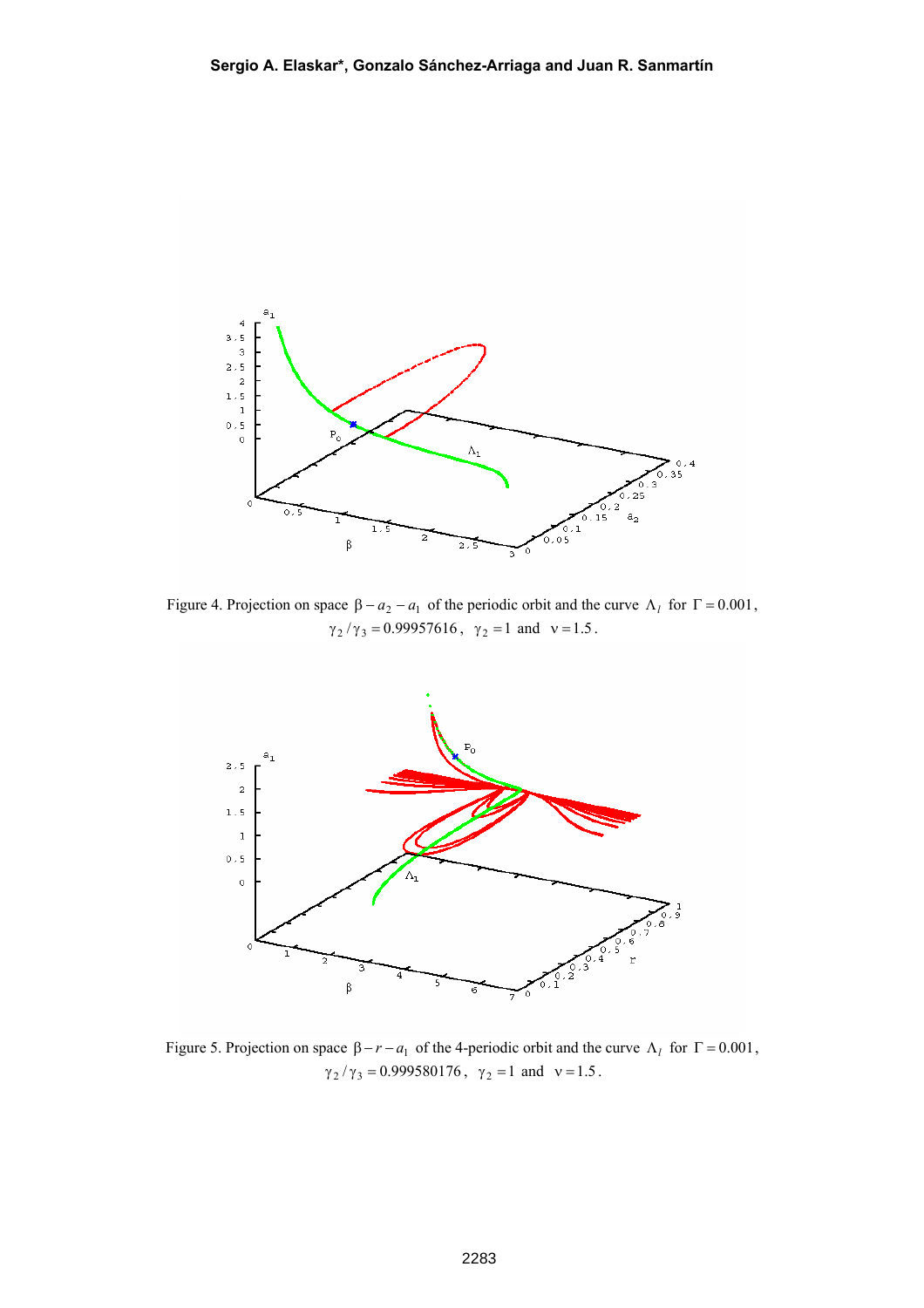

Figure 6. Projection on space  $\beta - r - a_1$  of the chaotic attractor and the curve  $\Lambda_l$  for  $\Gamma = 0.001$ ,  $\gamma_2/\gamma_3 = 0.999655012$ ,  $\gamma_2 = 1$  and  $v = 1.5$ .



Figure 7a. Projection on space  $\beta - a_2 - a_1$  of the chaotic attractor and the curve  $\Lambda_l$  for  $\Gamma = 0.001$ ,  $\gamma_2/\gamma_3 = 0.999655012$ ,  $\gamma_2 = 1$  and  $v = 1.5$ .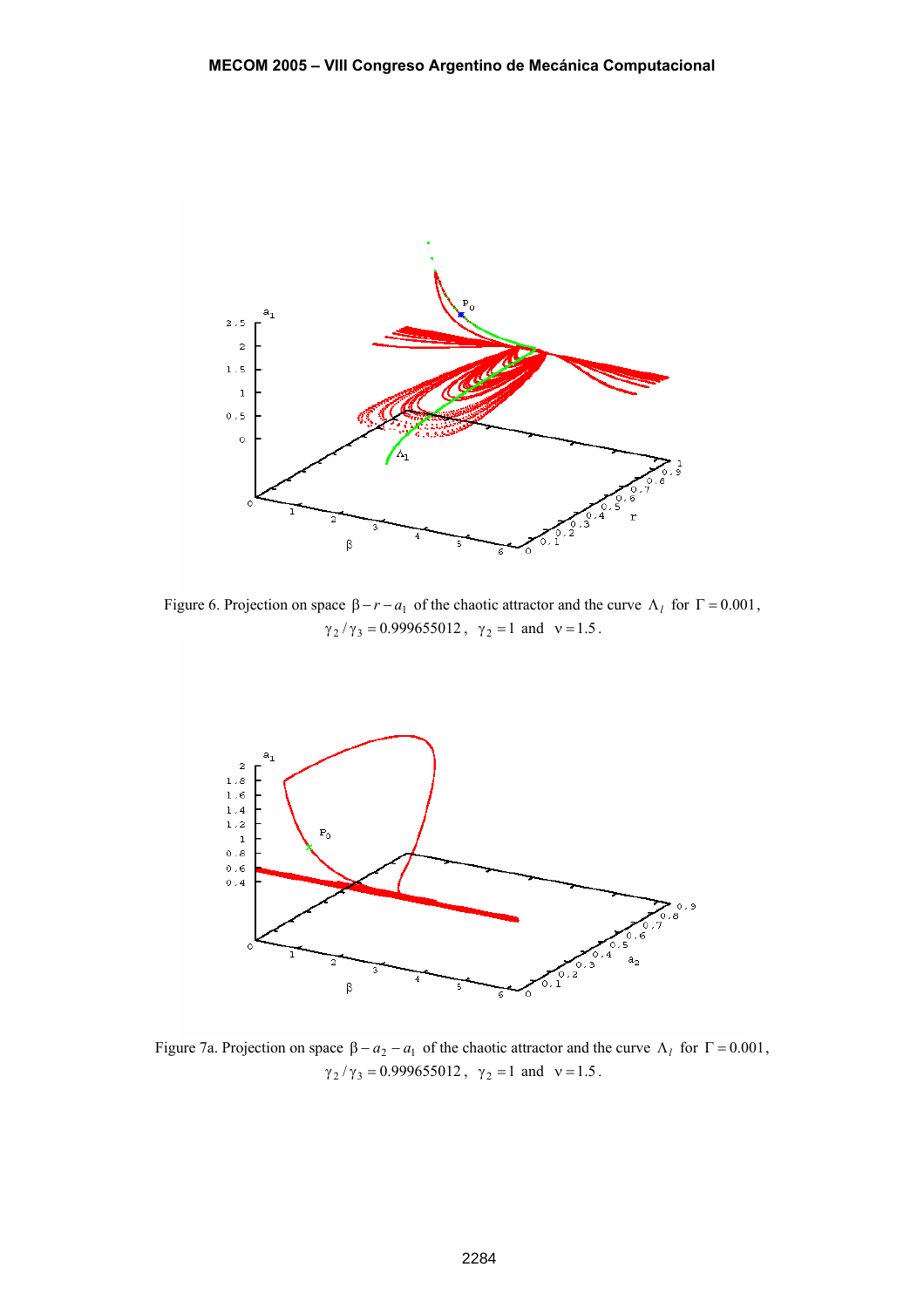#### **V. Conclusions**

 We have truncated the derivative nonlinear Schrödinger (DNLS) equation describing the interaction of circularly polarized Alfven waves of finite amplitude, to explore weakly nonlinear dynamics in the coherent cubic coupling of three waves near resonance (3WRI), wave 1 being linearly unstable ( $\Gamma \ge 0$ ) and waves 2 and 3 damped, using the fully 3-wave model. We have a resulting 4D flow for amplitudes  $a_1, a_2, r =$  $a_3/a_2$  and a relative phase β.

We have found that in passing from a 3D to a 4D truncation of the DNLS equation, with realistic models of damping (either resistive or linear Landau damping) broadens considerably the domain in parameter space exhibiting chaotic behavior.



Figure 7b. Projection on space  $β - a_1$  of the chaotic attractor, the curves  $Λ_1$ ,  $Λ_2$  and  $Λ_{3D}$ . Γ = 0.001,  $\gamma$ ,  $/\gamma$ <sub>3</sub> = 0.999655012,  $\gamma$ <sub>2</sub> = 1 and  $v = 1.5$ .

### **Acknowledgments**

This work was supported by Ministerio de Ciencia y Tecnología of Spain under Grant ESP2004-01511, by CONICET under Grant PIP 5692, FONCYT under Grant PICT-2002-10-10592 and National University of Córdoba under Grant of SECYT.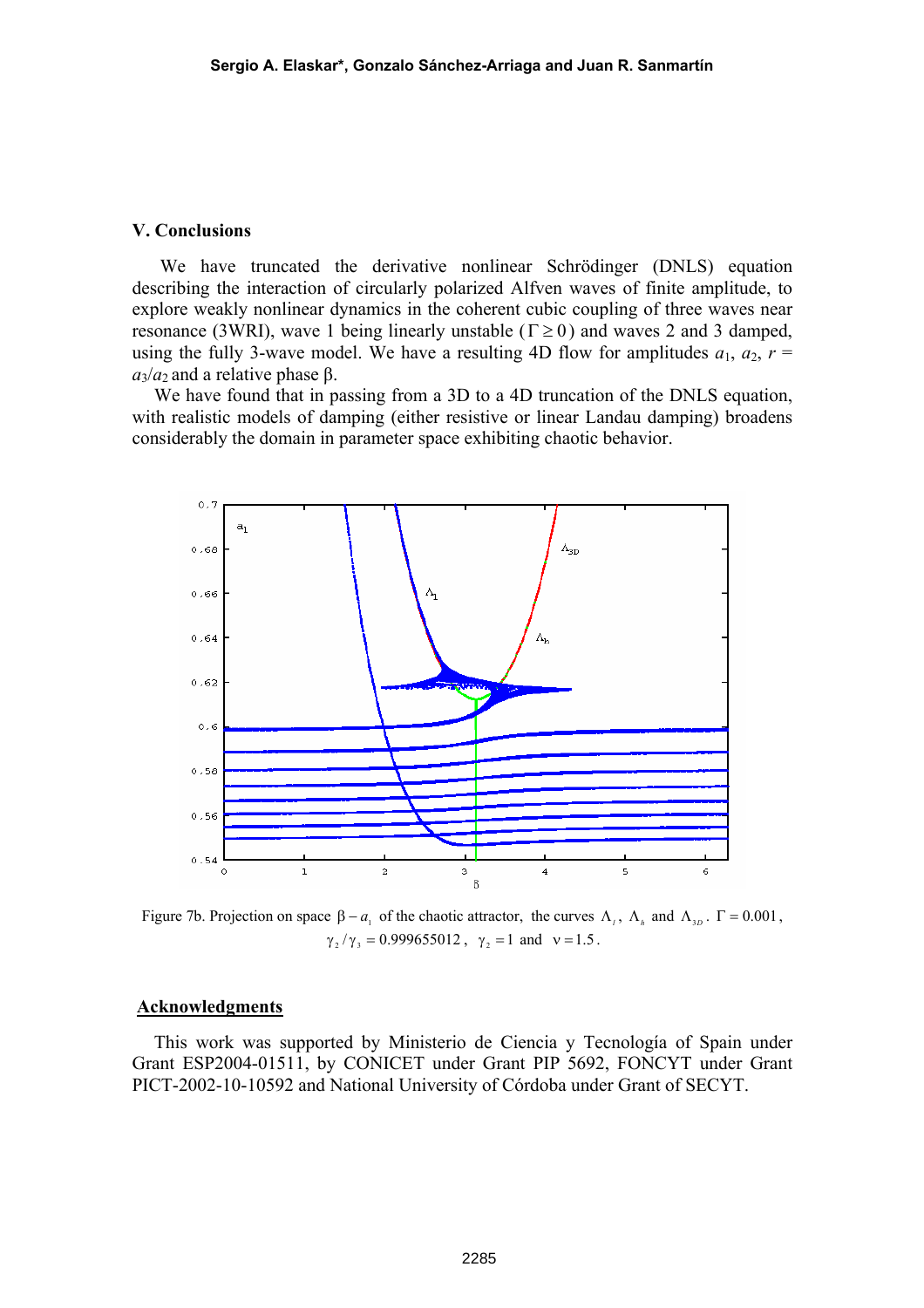### **References**

- [1]. A.Rogister, *Phys. Fluids* **14**, 2733 (1971); K.Mio, T.Ogino, K.Minami and S.Takeda, *J. Phys. Soc. Japan* **41**, 265 (1976).
- [2]. E.Mjolhus, *J. Plasma Phys*. **16**, 321 (1976); **19**, 437 (1978).
- [3]. D.J.Kaup and A.C.Newell, *J. Math. Phys.* **19**, 798 (1978).
- [4]. S.R.Spangler and J.P.Sheerin, *J. Plasma Phys*. **27**, 193 (1982); T.Hada, C.F.Kennel and B.Buti, *J.Geophys. Research* **94**, 65 (1989); M.V.Medvedev and P.H.Diamond, *Phys. Plasmas* **3**, 863 (1996); T.Passot and P.L.Sulem, *Phys. Plasmas* **10**, 3887 (2003).
- [5]. S.R.Spangler, in *Nonlinear Waves and Chaos in Space Plasmas* (eds. T.Hada and H.Matsumoto, Terrapub, Tokyo,1997), p.171;

E. Mjolhus and T. Hada, ibidem, p.121.

- [6]. J.R.Sanmartin, O. Lopez-Rebollal, E. del Rio and S. Elaskar, *Phys. Plasmas* **11**, 2026 (2004).
- [7]. S.D.Drell, H.M.Foley and M.A.Ruderman, *J. Geophys. Res*. **70***,* 3131 (1965); A.Barnett and S.Olbert, *J. Geophys. Res*. **91**, 10117 (1986);
- J.R.Sanmartín and M.Martínez-Sanchez, *J. Geophys. Res.* **100**, 1677 (1995).
- [8]. J.R.Sanmartin and R.D.Estes, *J. Geophys. Res.* **102**, 14625 (1997).
- [9]. G.V.Khazanov, N.H.Stone, E.N.Krivorutsky and E.W.Liemohn, *J. Geophys. Res.* **105**, 15835 (2000);

G.V.Khazanov, N.H.Stone, E.N.Krivorutsky, K.V.Gamayunov and E.W.Liemohn, *J. Geophys. Res.* **106**, 10565 (2001);

- J.R.Sanmartin and R.D.Estes, *J. Geophys. Res.* **107**, SIA 2-1 (2002).
- [10]. G.Vahala and D.Montgomery, *Phys. Fluids* **14**, 1137 (1971); N.F.Cramer, *Plasma Phys.* **17**, 967 (1975); M.P.Hertzberg, N.F.Cramer and S.V.Vladimirov, *Phys. Plasmas* **10**, 3160 (2003).
- [11]. S. Ghosh and K. Papadopoulos, *Phys. Fluids* **30**, 1371 (1987).
- [12]. D.W.Hughes and M.R.E.Proctor, *Physica D* **46**, 163 (1990); J.R.Sanmartín, O.López-Rebollal, and N.de Paola, *Physica D* **69**, 148 (1993); O.López-Rebollal and J.R.Sanmartín, *Physica D* **89**, 204 (1995);